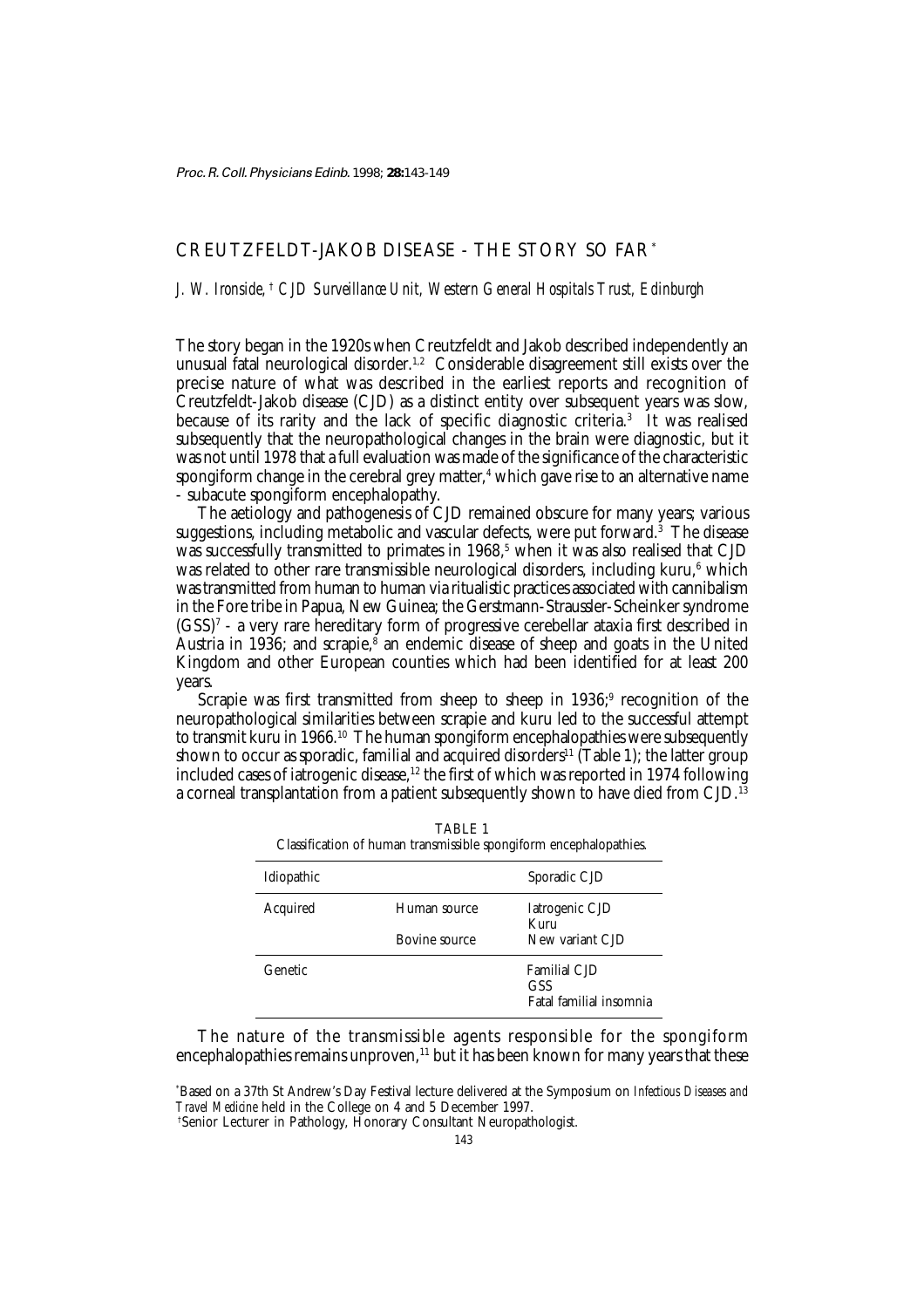#### 144 J. W. IRONSIDE

agents were remarkably small and resistant to most forms of physical and chemical means of inactivating conventional viruses and bacteria.<sup>14,15</sup> It had been suggested that the agents might be composed only of protein,<sup>16</sup> and this possibility has been developed by Prusiner into the prion hypothesis;<sup>17</sup> this states that the transmissible agent is composed entirely of a modified host cell surface glycoprotein, the prion protein (PrP), which accumulates in the brain in scrapie, CJD and related disorders.18

Advances in the understanding of the cell biology and molecular genetics of PrP have largely supported this hypothesis.<sup>18</sup> The human PrP gene is located on the short arm of chromosome 20; familial CJD, GSS and fatal familial insomnia are associated with point mutations or insertions in the gene.<sup>19</sup> These genetic forms of human spongiform encephalopathy are also experimentally transmissible, thereby supporting the prion hypothesis.<sup>20</sup> A naturally occurring polymorphism is present at codon 129 in the PrP gene, which influences disease susceptibilty<sup>21,22</sup> and affects the clinical and pathological phenotype in CJD.<sup>23,24</sup>

Sporadic CJD occurs in a worldwide distribution at an incidence of approximately one per million population per annum.<sup>25</sup> The aetiology of sporadic CJD remains unknown, despite several large-scale epidemiological studies.<sup>25,26</sup> Scrapie, the naturally occurring transmissible spongiform encephalopathy in sheep, has not been shown by these studies to be associated with CJD.<sup>25,26</sup> Surveillance studies have allowed the development of clinical diagnostic criteria which, in experienced hands, are of predictive value, although post-mortem neuropathological examination is required to confirm a clinical diagnosis of CJD.27

In the United Kingdom, most patients with sporadic CJD are aged 60-69, and present with a rapidly progressive dementia accompanied by ataxia, movement disorders including myoclonus, visual disturbances and ultimately akinetic mutism.27,28 Around 60% of patients exhibit a characteristic electroencephalogram (EEG), with triphasic complexes occurring at 1Hz.29 Presenting features vary widely, although rapidly progressive dementia and myoclonus are most characteristic. Most patients die in less than six months from diagnosis, although very occasionally patients survive for much longer.<sup>25,27</sup>

## CJD SURVEILLANCE IN THE UNITED KINGDOM

Surveillance of Creutzfeldt-Jakob disease (CJD) was reinstituted in the United Kingdom in 1990, following the identification of a new disease in cattle, bovine spongiform encephalopathy (BSE), in 1986.<sup>30</sup> Epidemiological studies identified meat and bonemeal feed as the likely vehicle for infection, and this was banned for consumption by ruminants in 1988.31 BSE occurred as an epidemic in the United Kingdom, with a peak incidence of around 1200 cases per week in 1992-1993.32 In 1989 the human consumption of bovine offal (including brain, spinal cord and lymphoid tissues) was banned. However, the possibility remained that the population in the United Kingdom had been exposed to the BSE agent through the food-chain prior to that date.<sup>32</sup> BSE has been transmitted by the oral route to other species including antelopes in zoos and domestic and wild cats, raising the possibility that this disease (unlike scrapie in sheep) might transmit to humans. 33, 34, 35

Cases of suspected CJD are referred to the CJD Surveillance Unit in Edinburgh from healthcare professionals (mainly neurologists and neuropathologists) throughout the United Kingdom. Detailed clinical and epidemiological data are obtained as part of a case control study, using parallel methodology to other comparable studies in several European countries.<sup>36</sup> Prion protein genotype is investigated when informed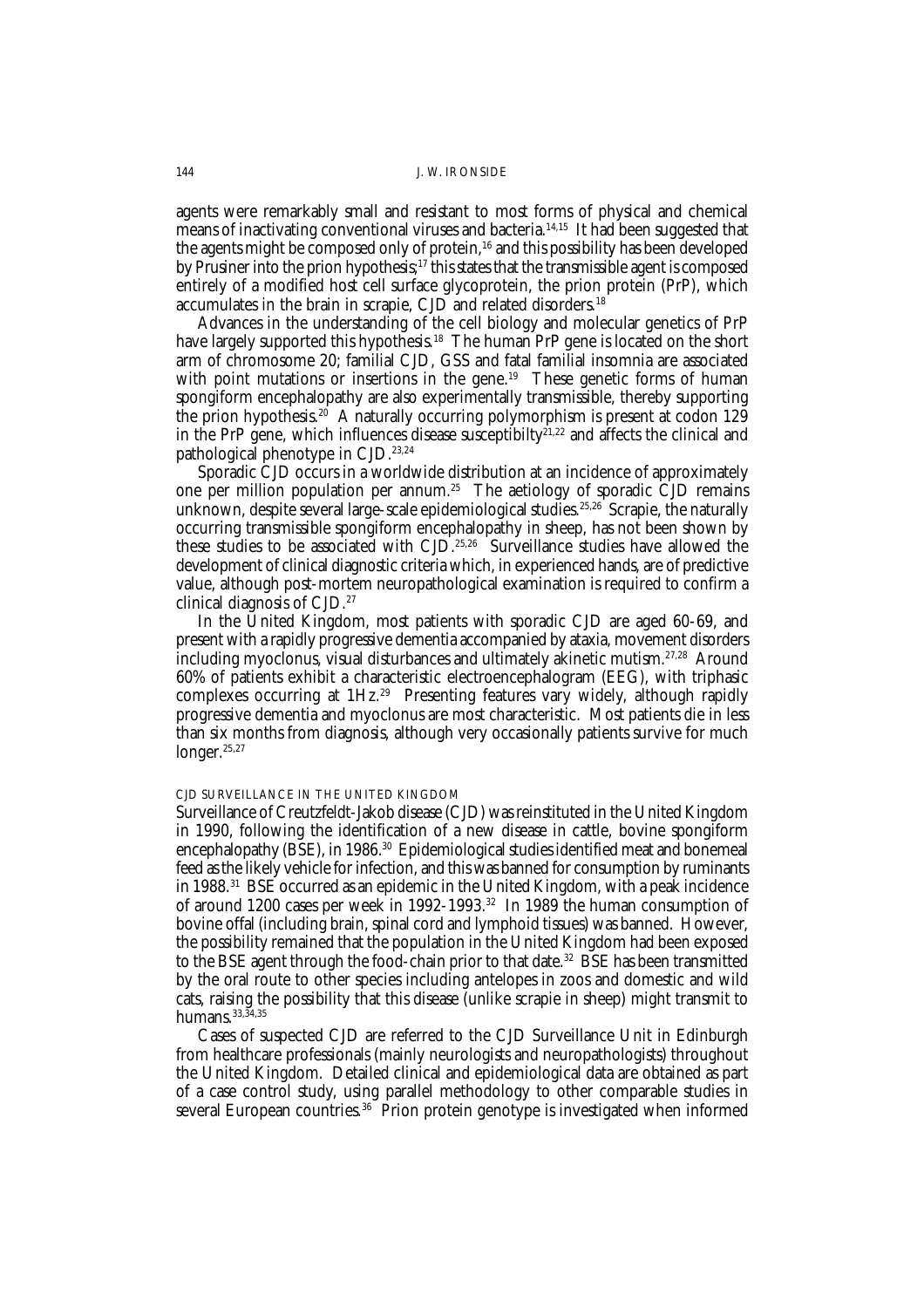consent is obtained, and the majority of suspected CJD cases (at least 70%) undergo autopsy. Cases are classified as sporadic, familial or iatrogenic  $\text{CID}$ ,  $^{27}$  and since the surveillance project began there has been an increased detection of sporadic CJD in the United Kingdom, particularly in elderly individuals, as a consequence of increased case ascertainment.<sup>28</sup>

#### NEW VARIANT CJD

In 1996, the CJD Surveillance Unit published a series of ten patients with an apparently new variant of Creutzfeldt-Jakob disease.<sup>37</sup> These cases had a remarkably early age at onset (mean 26 years, range 16-39 years) with unusual clinical features. These were psychiatric symptoms including depression, behavioural and personality changes and sensory symptoms with paraesthesiae particularly in the lower limbs and face.<sup>38,39</sup> This was followed by ataxia, other movement disorders including myoclonus and chorea, and eventually dementia with akinetic mutism. The duration of the illness on average was around 14 months, in contrast to typical sporadic CJD which has an average duration of illness of around five months.<sup>27</sup> None of the patients had a characteristic EEG for sporadic CJD, and all were methionine homozygotes at codon 129 in the prion protein gene.37

Since then, 14 subsequent cases of new variant CJD have been confirmed in the United Kingdom and one case in France.<sup>40</sup> The clinical and genetic features of the illness in all these patients are relatively constant; the oldest patient so far became ill at the age of 48 years.39 Surveillance data to date have identified no other specific risk factors for this disease, and in particular no common occupational or iatrogenic source of transmission has been identified.39

New variant CJD exhibits the characteristic neuropathological features of human transmissible spongiform encephalopathy, including spongiform change, neuronal loss, gliosis and amyloid plaque formation.<sup>37</sup> However, the features of the lesions in the brain are unique and are characterised by spongiform change occurring in an irregular distribution in the cerebral cortex, with the occipital cortex being most severely involved.<sup>41</sup> Within the cerebral cortex there are numerous amyloid plaques which typically occur as large fibrillary plaques surrounded by a rim of spongiform change within an otherwise intact neuropil.<sup>37</sup> These resemble the 'florid' plaques first described in transmissions of Icelandic scrapie to mice.<sup>42</sup> The 'florid' plaques are most numerous in the occipital cortex, but can be detected in all cortical regions. Immunocytochemistry for prion protein (PrP) shows dense staining of the amyloid plaques and in addition demonstrates multiple smaller plaques which are usually not detected on routine stains<sup>10</sup> (Figure 1). Spongiform change is most evident in the corpus striatum, particularly in the caudate nucleus, with PrP accumulation around neurones and axons (Figure 2). The thalamus is severely involved with marked neuronal loss and astrocytosis, particularly in the pulvinar. Cerebellar pathology is also widespread; spongiform change is observed in the molecular layer accompanied by variable loss of Purkinje cells. Granular neurones with cortical atrophy and marked astrocytosis are found. Amyloid plaques, including 'florid' plaques, are present in a widespread distribution in the cerebellum (Figure 3). These patterns of PrP accumulation are unlike those found in sporadic cases of CJD in any of the cases identified since 1990 in the CJD Surveillance Unit.<sup>43</sup>

Comparison of the pathology of new variant CJD with sporadic CJD shows striking differences, particularly in cases who are methionine homozygotes at codon 129 in the PrP gene.<sup>24</sup> In sporadic CJD, individuals with this genotype almost never show amyloid plaques in the brain, and have not been found to have 'florid' plaques in any brain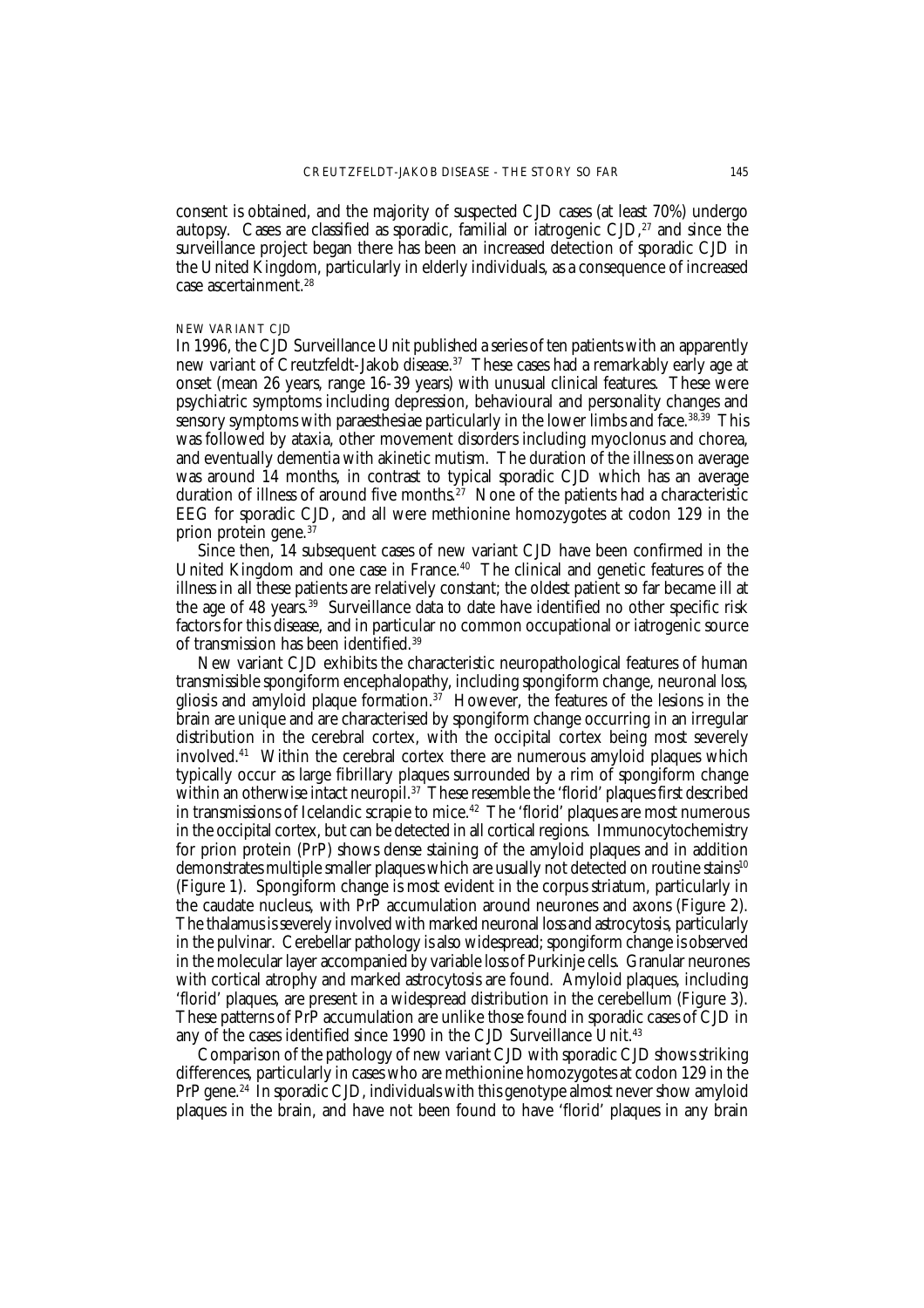146 J. W. IRONSIDE



Immunocytochemistry for prion protein shows strong staining of the rounded amyloid plaques with multiple smaller plaques and diffuse deposits in the cerebral cortex in new variant CJD x 240.



FIGURE 2 In the caudate nucleus, PrP accumulates around neurones (centre) and axons in new variant CJD, with few plaques present x 300.



FIGURE 3

New variant CJD is characterised by massive PrP accumulation on immunocytochemistry in the cerebellum in the form of large dense-staining plaques in the granular and molecular layers x 180.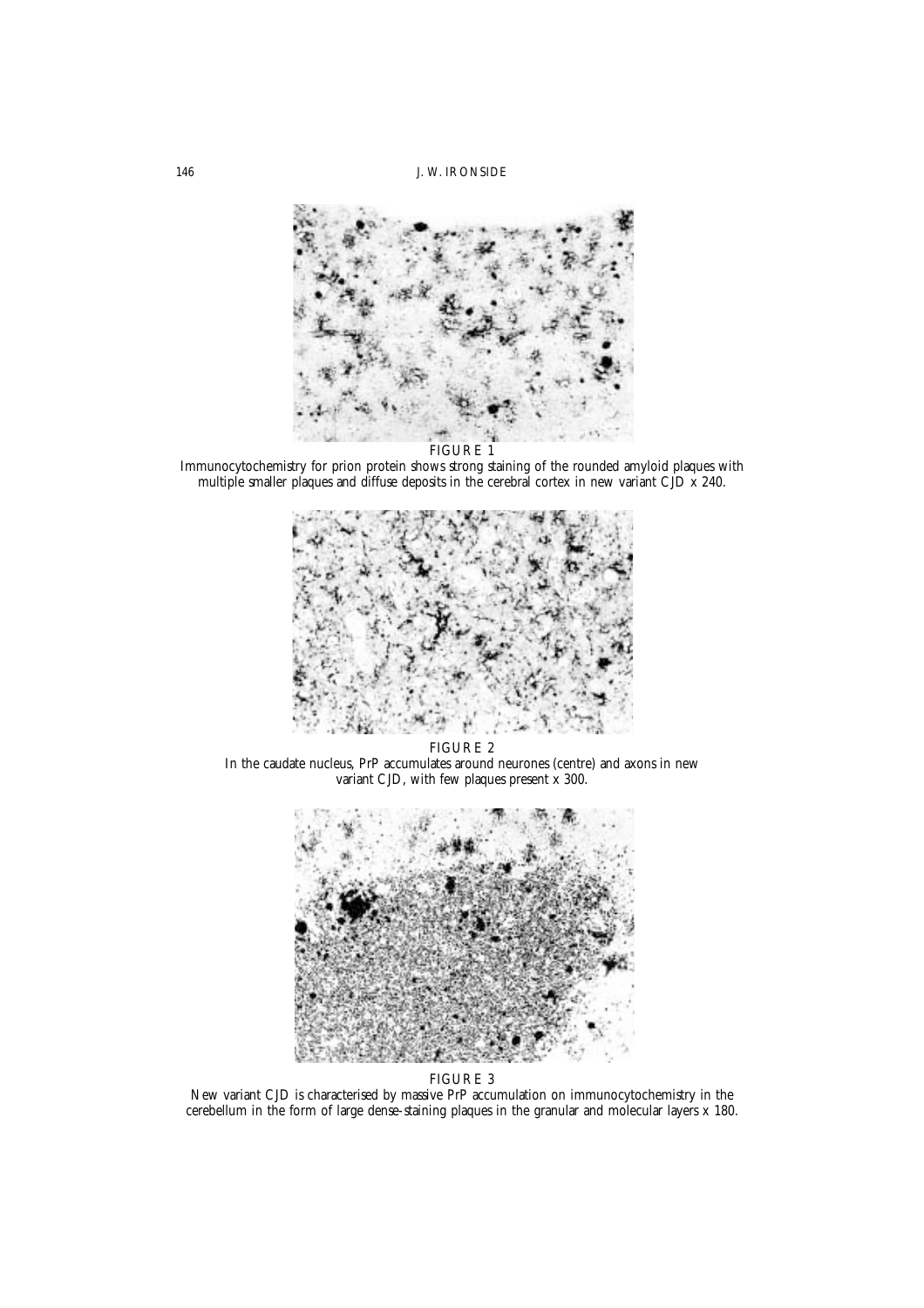region.<sup>44</sup> Amyloid plaques are commoner in heterozygotes and valine homozygotes in sporadic CJD, and in certain types of familial CJD and iatrogenic CJD occurring in growth hormone recipients.43,44

Studies on lymphoid tissue in new variant CJD have revealed for the first time in humans the presence of disease-associated PrP in the tonsil.<sup>45</sup> This finding has raised the possibility of the use of a tonsillar biopsy as a diagnostic investigation for new variant CJD. Involvement of the lymphoid system in new variant CJD has also raised additional questions concerning disease pathogenesis, particularly the possibility of spread of the transmissible agent by circulating lymphoid cells. This in turn raises the possibility of disease transmission by blood transfusion or inoculation of blood products.46 In sporadic CJD there is no evidence that blood transfusion is a risk factor, $47$  but further studies are required to investigate the possibility of the infectivity of blood in new variant CJD.

#### THE RELATIONSHIP BETWEEN NEW VARIANT CJD AND BSE

The epidemiological features of new variant CJD suggested a causal link with BSE.<sup>37</sup> Additional supportive evidence for this link between new variant CJD and BSE came from an experimental transmission study of BSE in the macaque monkeys, which revealed clinical features similar to those in new variant CJD and a strikingly similar neuropathology, with florid plaques in the cerebral cortex.<sup>48</sup> Analysis of PrP by Western blotting in new variant CJD and BSE has shown a similar glycosylation pattern, which was also found in experimental transmissions of BSE to other species, and on transmission of both BSE and new variant CJD to transgenic mice which over-express the human PrP gene. This finding supports the hypothesis that BSE is the cause of new variant CJD.49,50

The most convincing scientific evidence for a causal link between these disorders has come from experimental strain-typing studies in mice. This approach has identified around 20 distinct strains of the agent in scrapie.<sup>51</sup> In BSE, however, only one strain has been identified; this strain has also been identified from species with BSE-related disorders in antelopes and cats, and following experimental infection with BSE in sheep, goats and pigs.<sup>51</sup> Preliminary results of strain-typing studies in the brains of infected mice of new variant CJD and sporadic CJD have shown that whereas BSE and new variant CJD have an identical incubation period and neuropathological lesion profiles, cases of both contemporary and historical sporadic CJD had entirely different incubation periods and neuropathology.<sup>52</sup> Thus the results of these investigations indicate that the BSE agent is the cause of new variant CJD in man ('human BSE').<sup>53</sup>

The link between BSE and new variant CJD has raised many important questions which remain unanswered at present. A dietary route of exposure to the BSE agent appears the most likely, but host susceptibility factors are poorly understood (other than methionine homozygosity at codon 129 in the prion protein gene). The infectious dose of the BSE agent required to produce new variant CJD in man is unknown and it is not certain whether cumulative low dose exposure can be pathogenic. The incubation period for new variant CJD in humans is also unknown, and cannot be estimated with certainty because of the effect of the 'species barrier' between cow and human which may prolong the incubation period. A lengthy incubation period for new variant CJD could indicate that the present cases are only the beginning of what might be a large epidemic, but at present it is not possible to predict with any certainty future numbers of cases.<sup>54</sup>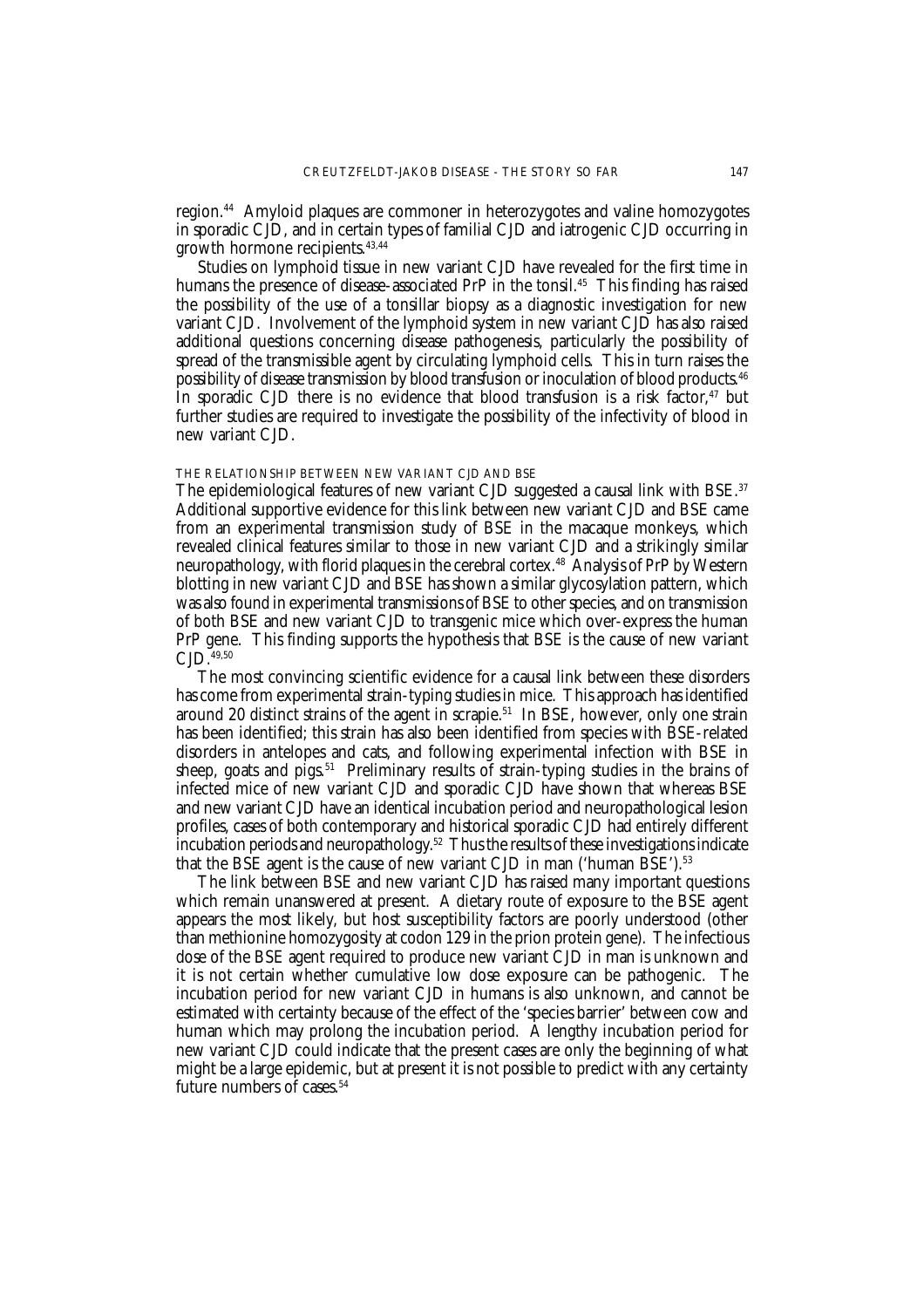### ACKNOWLEDGEMENTS

I would like to thank my colleagues Dr J.E. Bell, Dr R.A. Knight and Dr R.G. Will for their helpful discussion and support. Ms B.A. Mackenzie provided invaluable assistance in the preparation of the manuscript and Mrs L. McCardle, Mrs M. LeGrice and Miss S. Lowry provided technical expertise in the CJD Unit Laboratory. The CJD Surveillance Unit is supported by the Department of Health and the Scottish Home and Health Department and is funded by BBSRC (Grant number 15/BS204814). The CJD Surveillance Project would not be possible without the co-operation of all neurologists and neuropathologists in the United Kingdom.

#### **REFERENCES**

- <sup>1</sup> Creutzfeldt HG. Uber eine eigenartige herdformige Erkrankung des Zentralnervensystems. *Z ges Neurol Psychiat* 1920; **57:**1-18.
- <sup>2</sup> Jakob A. Uber eigenartige Erkrankungen des Zentralnervensystems mit bemerkenswerten anatomischen Befunde (Spastische Pseudosklerose-Encephalomyelopathie mit disseminierten Degenerations-herden). *Z ges Neurol Psychiat* 1921; **64:**147-228.
- <sup>3</sup> Richardson Jn EP, Masters CL. The nosology of Creutzfeldt-Jakob Disease and conditions related to the accumulation of PrPCID in the nervous system. *Brain Pathol* 1995: 5:33-41.
- <sup>4</sup> Masters CL, Richardson EP. Subacute spongiform encephalopathy (Creutzfeldt-Jakob disease). The nature and progression of spongiform change. *Brain* 1978; **101:**559-88.
- <sup>5</sup> Gibbs CJ, Gajdusek DC, Asher DM *et al*. Creutzfeldt-Jakob disease (subacute spongiform encephalopathy): Transmission to the chimpanzee. *Science* 1968; **161:**388-9.
- <sup>6</sup> Gajdusek DC, Zigas V. Degenerative disease of the central nervous system in New Guinea: the endemic occurrence of 'kuru' in the native population. *New Engl J Med* 1957; **257:**974-8.
- <sup>7</sup> Gerstmann J, Straussler E, Scheinker I. Uber eine eigenggartige hereditarfamiliare Erkrankung des Zentralnervensystems, zugleich ein Beitrag zur Frage des vorzeitigen lokalen Alterns. *Z ges Neurol Psychiat* 1936; **154:**736-2.
- <sup>8</sup> Kimberlin RH. Scrapie. *Brit Vet J* 1981; **137:**105-12.
- <sup>9</sup> Cuille J, Chelle P-L. La malade dite temblente du mouton est-elle inoculable? *Comptes Rendu Acad Sci* 1936; **203:**1552-4.
- <sup>10</sup> Gajdusek DC, Gibbs CJ, Alpers MP. Experimental transmission of a kuru-like syndrome in chimpanzees. *Nature* 1966; **209:**794-6.
- <sup>11</sup> Bastian FO (ed). Creutzfeldt-Jakob disease and other transmissible human spongiform encephalopathies. St Louis: Mosby Year Book 1991.
- <sup>12</sup> Brown P, Preece MA, Will RG. 'Friendly fire' in medicine: hormones, homografts and Creutzfeldt-Jakob disease. *Lancet* 1992; **340:**24-7.
- <sup>13</sup> Duffy P, Wolf J, Collins G. Possible person-to-person transmission of Creutzfeldt-Jakob disease. *New Engl J Med* 1974; **290:**692.
- <sup>14</sup> Adams DH, Caspary EA, Field EJ. Susceptibility of scrapie agent to ionising radiation. *Nature* 1969; **221:**90-1.
- <sup>15</sup> Pattison I. Resistance of the scrapie agent to formalin. *J Comp Pathol* 1965; **75:**159-64.
- <sup>16</sup> Griffiths J. Self replication and scrapie. *Nature* 1967; **215:**1043-4.
- <sup>17</sup> Prusiner SB. Novel proteinaceous infectious particles cause scrapie. *Science* 1982; **216:**136-44.
- <sup>18</sup> Prusiner SB. Biology and genetics of prion disease. *Ann Rev Microbiol* 1994; **48:**655-86.
- <sup>19</sup> Goldfarb LG, Brown P, Cervenakova L, Gajdusek DC. Molecular genetic studies of Creutzfeldt-Jakob disease. *Mol Neurobiol* 1994; **8:**89-97.
- <sup>20</sup> Masters CL, Gajdusek DC, Gibbs CJ. Creutzfeldt-Jakob disease virus isolations from the Gerstmann Straussler syndrome with an analysis of the various forms of amyloid plaque deposition in the virus induced spongiform encephalopathies. *Brain* 1981; **104:**559-88.
- <sup>21</sup> Palmer MS, Dryden AJ, Hughes JT, Collinge J. Homozygous prion protein genotype predisposes to sporadic Creutzfeldt-Jakob disease. *Nature* 1991; **352:**340-2.
- <sup>22</sup> Collinge J, Palmer MS, Dryden AJ. Genetic predisposition to iatrogenic Creutzfeldt-Jakob disease. *Lancet* 1991; **337:**1441-2.
- <sup>23</sup> Parchi P, Castellani R, Capellari S *et al*. Molecular basis of phenotypic variability in sporadic Creutzfeldt-Jakob disease. *Ann Neurol* 1996; **39:**669-80.